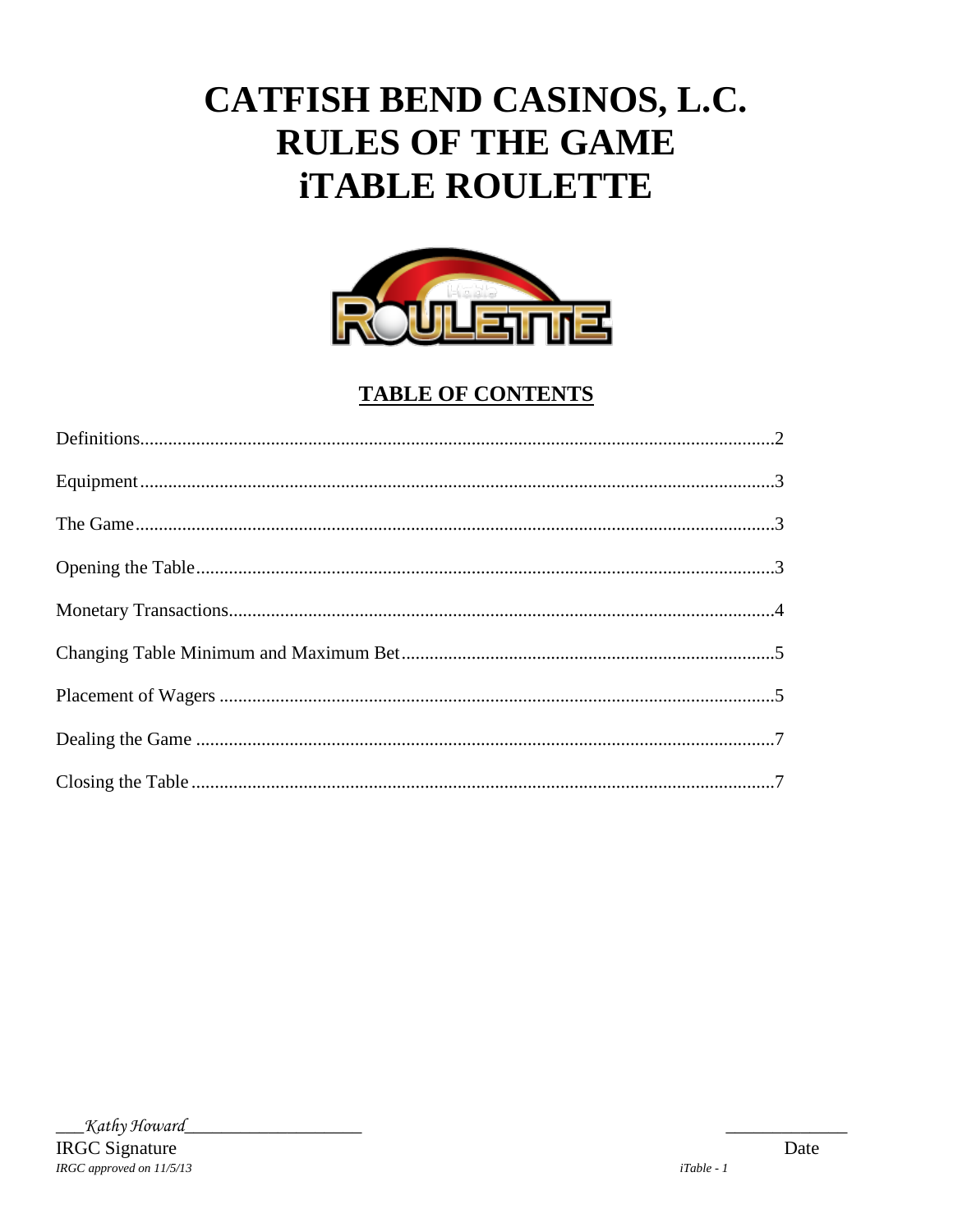#### **1. DEFINITIONS**

1.1. In these rules-

**"Dealer"** means the person responsible for operating the dealer console and spinning the ball at a Roulette table.

**"Supervisor"** means the person responsible for the supervision of the operation of the game.

**"Player Terminal"** means the betting touchscreen interface for each player, of which seven exist per unit.

**"Dealer Terminal"** means the touchscreen interface at the dealer's position on the table, used to perform all game functions.

**"Void"** means an invalid round/spin with no result.

**"Wheel"** means a roulette wheel of either the 0 or 00 variety, which returns a singular result per round/spin.

**"Apparatus"** means any other variety of equipment, aside from a standard roulette wheel, which can still provide a singular result per round/spin, which equates to a roulette result.

**"Supervisor Card"** means an authorization "swipe" card provided with the product. This card is to be kept in the possession of the supervisor or other person responsible for the supervision of the operation of the game. It is to be used to authorize certain performed functions on the dealer terminal; the dealer terminal will prompt the dealer with a message when such situations arise. Failure to use the card in the correct manner will result in a denial of the attempted function.

**"Game Clock"** means the clock visible on both the Player Terminal and Dealer Terminal, which begin its countdown at the discretion of the Dealer when they touch the "New Game" button on the Dealer Terminal. The amount of time for the countdown is configurable in the game settings.

1.2. Unless contrary intention appears, a Game Supervisor (or above) may perform any function or exercise any power of the Dealer.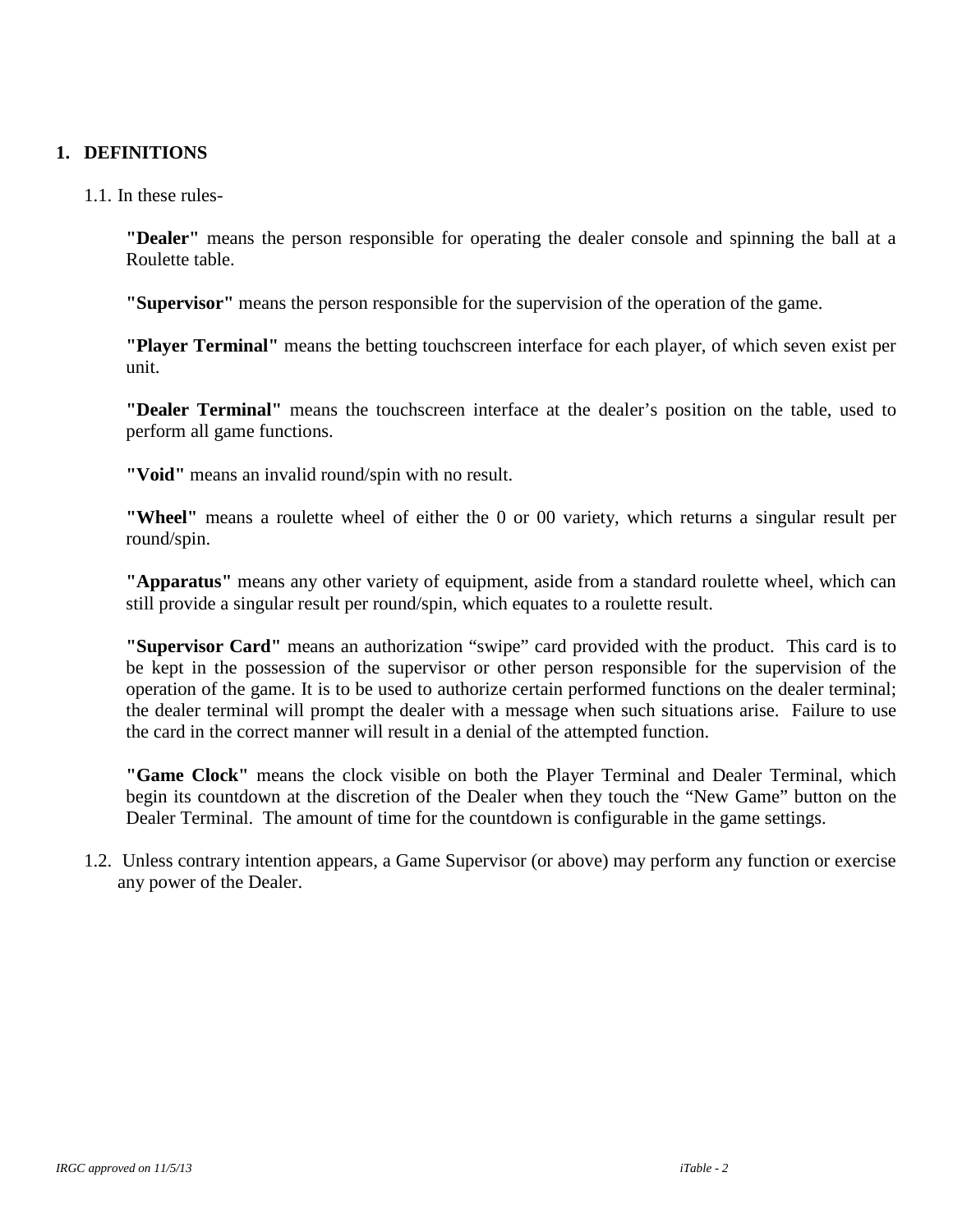# **2. EQUIPMENT**

- 2.1. iTable Roulette will be played on a provided electronic table having places for seven or less seated players.
- 2.2. iTable Roulette will utilize a roulette wheel or other apparatus provided by a casino for the purpose of determining a winning number for each round/spin.
- 2.3. iTable Roulette will display current wagers for all players on a common center screen.
- 2.4. iTable Roulette will provide previous spin information and other data on a vertical video display. The data shown on the display is intended solely to enhance the feel of the game, and is in no way meant to predict the upcoming spin result.

# **3. THE GAME**

- 3.1. iTable Roulette will be played with a wheel or other apparatus capable of returning a roulette-style result, which provides a result numbering 0, 00, or any number from 1 to 36. The use of a 0 or 00 game is at the discretion of the casino.
- 3.2. Players may make wagers on their player terminals at any time from the start of a game until the game clock reaches :00, at which time no more bets will be accepted.
- 3.3.All winning wagers will be paid automatically to the player's terminal once the dealer confirms the result on the dealer terminal.
- 3.4. Games with no wagers made during the clock countdown will be considered void by the iTable and no spin will be required.
- 3.5. At the discretion of a Supervisor (or higher), a game may be voided and all bets returned to players if the spin, betting time, or any other facet of the game is ruled to be invalid.

## **4. OPENING THE TABLE**

- 4.1. Opening the iTable Roulette game
	- 4.1.1. When the table is ready to be opened, a dealer (or higher) will:
		- (a) Select the "Options" button on the Dealer Terminal
		- (b) Touch "Open Table"
		- (c) Touch "OK"
		- (d) Swipe the Supervisor Card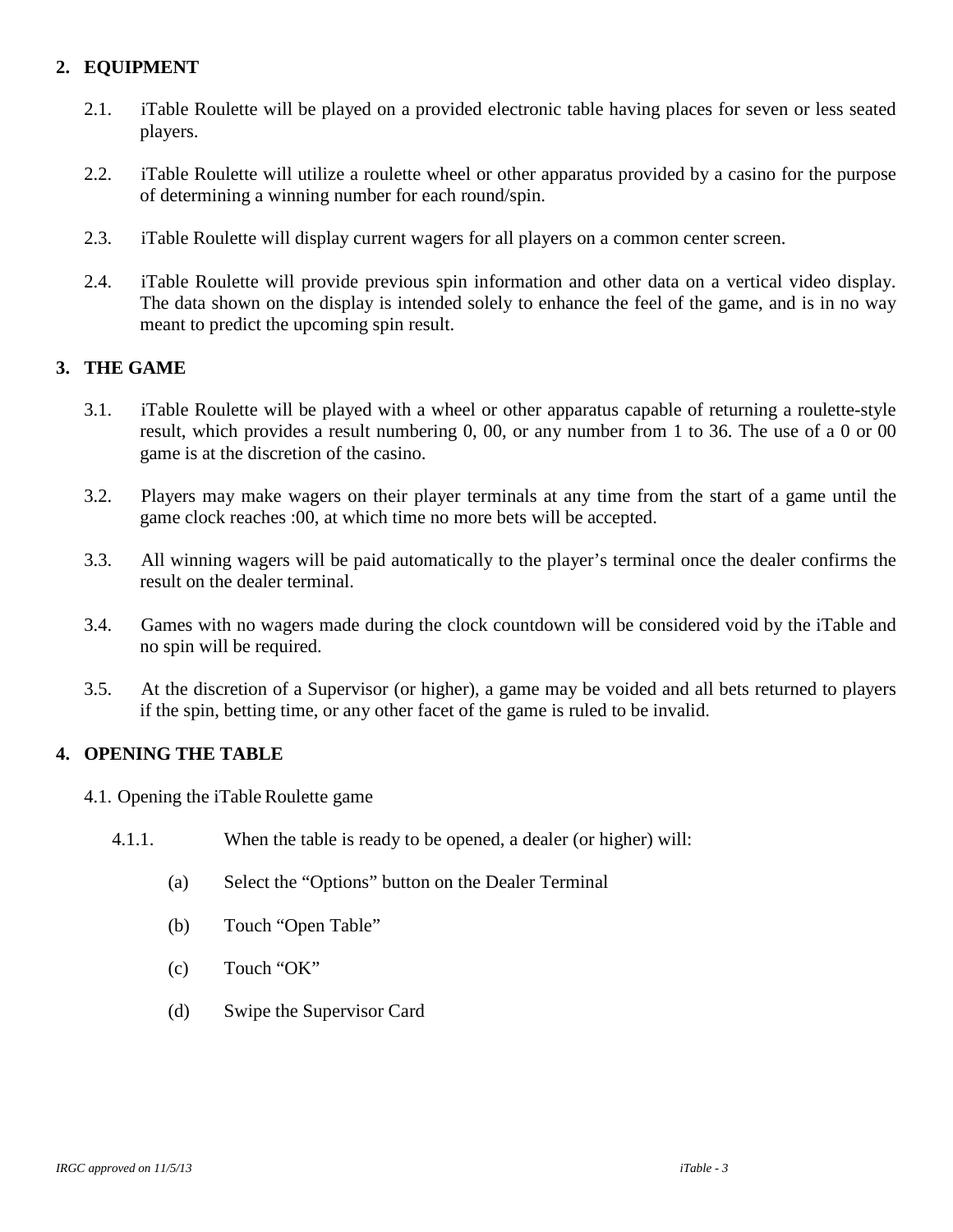#### **5. MONETARY TRANSACTIONS**

- 5.1. Buying in a player
	- 5.1.1. When a player desires to buy in the Dealer will:
		- (a) Spread all monies or chips on the layout in accordance with normal buy in procedures.
		- (b) Select the terminal number of the player wishing to buy in by touching the respective terminal icon on the Dealer Terminal.
		- (c) Touch the center square on the dealer terminal to access the terminal's menu
		- (d) Touch the "Buy In" button
		- (e) Touch "Cash" or "Chips" fields as necessary.
		- (e) Enter the buy in amount for each field using the onscreen keypad.
		- (f) Touch "Confirm"
		- (g) Touch "Yes" if correct or "No" to go back
		- (h) Swipe the Supervisor card, if prompted.
		- (i) Drop the cash in the drop box and/or place the chips into the table bank.

#### 5.2. Cashing out a player

- 5.2.1. When a player desires to cash out, the Dealer will:
	- (a) Select the terminal number of the player wishing to cash out by touching the respective terminal icon on the Dealer Terminal.
	- (b) Touch the center square on the dealer terminal to access the terminal's menu
	- (c) Touch "Cash Out"
	- (d) Touch "Cash Out" again
	- (j) Prepare the chips to be paid out
	- (k) Push or otherwise send the chips to the player
	- (l) Touch "Yes" if correct or "No" to go back
	- (m) Swipe the Supervisor card, if prompted

#### 5.3. Transferring balances between player terminals.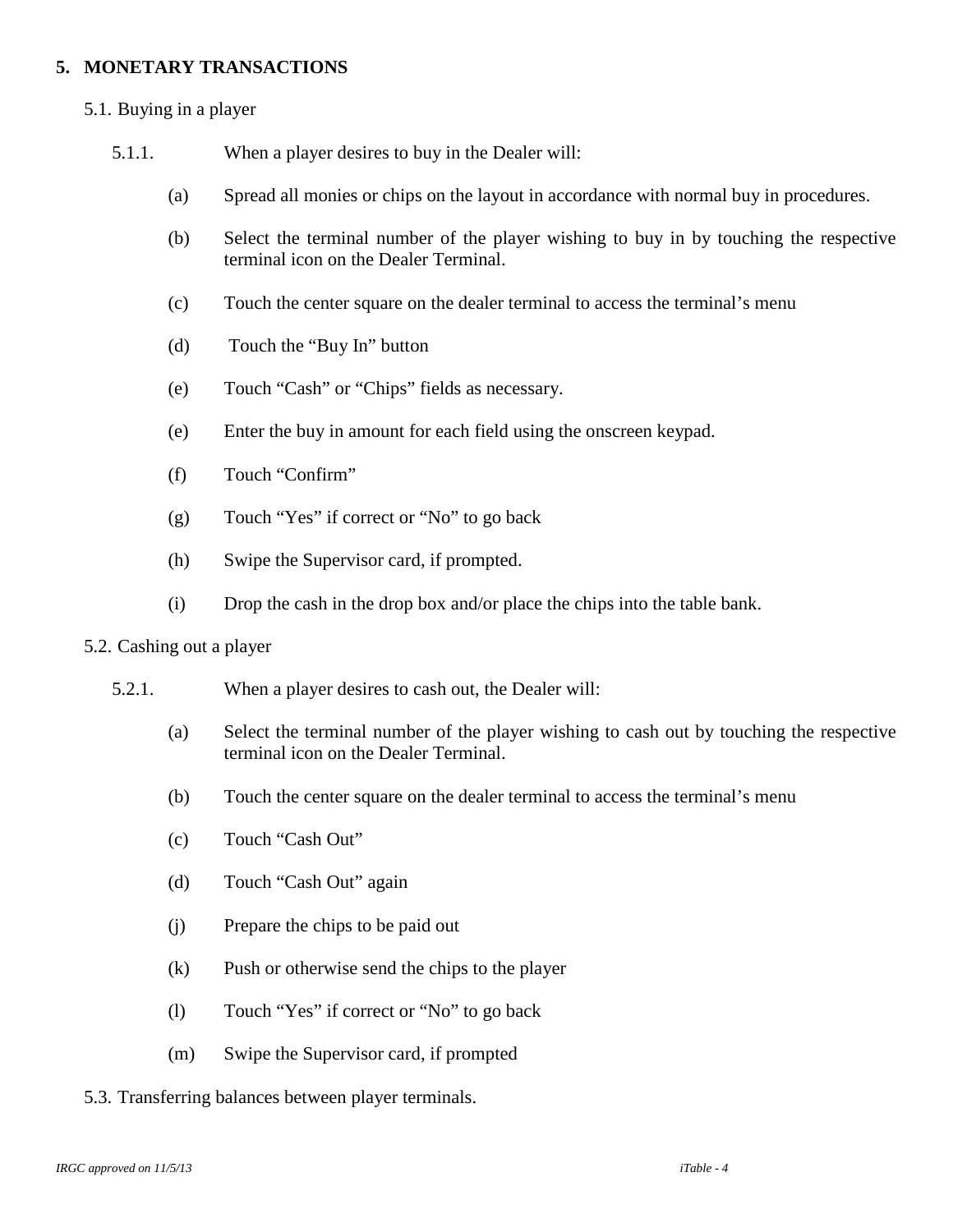- 5.4. If a player wishes to change seats, transfer a portion of his balance to another player, or was accidentally bought in on the incorrect player terminal the Dealer will:
	- (a) Select the terminal number of the player who is transferring the balance
	- (b) Touch the center square on the dealer terminal to access the terminal's menu
	- (c) Touch "Transfer"
	- (d) Enter the seat number of the terminal that the amount is being transferred to
	- (e) Touch and highlight the "Amount" box
	- (f) Enter the amount to be transferred
	- (g) Touch "Confirm"
	- (h) Touch "Yes" if correct or "No" to go back
	- (i) Swipe the Supervisor card, if prompted

# 5.5. **CHANGING THE MINIMUM AND MAXIMUM BET ON THE TABLE**

To change the minimum and/or the maximum bet on an open table the Game Supervisor (or above) will:

- (a) Touch "Options"
- (b) Touch "Table Config"
- (c) Highlight the minimum or maximum setting which needs to be changed (it will highlight in blue)
- (d) Use the keypad to enter the value desired
- (e) Repeat as necessary
- (f) When finished, touch "Confirm"
- (g) Touch "Yes" if correct or "No" to go back
- (h) Swipe the Supervisor card, if prompted

## **6. PLACEMENT OF WAGERS**

- 6.1. Wagers will be accepted electronically via the touch screen only.
- 6.2. A wager by a player will be placed on the appropriate areas of the player terminal and will only be accepted by the game during the time the game clock is counting down.
- 6.3. Wagers placed during the countdown of the gaming clock become valid bets once the clock reaches zero, provided that they meet the table minimum setting for the area in which they are placed.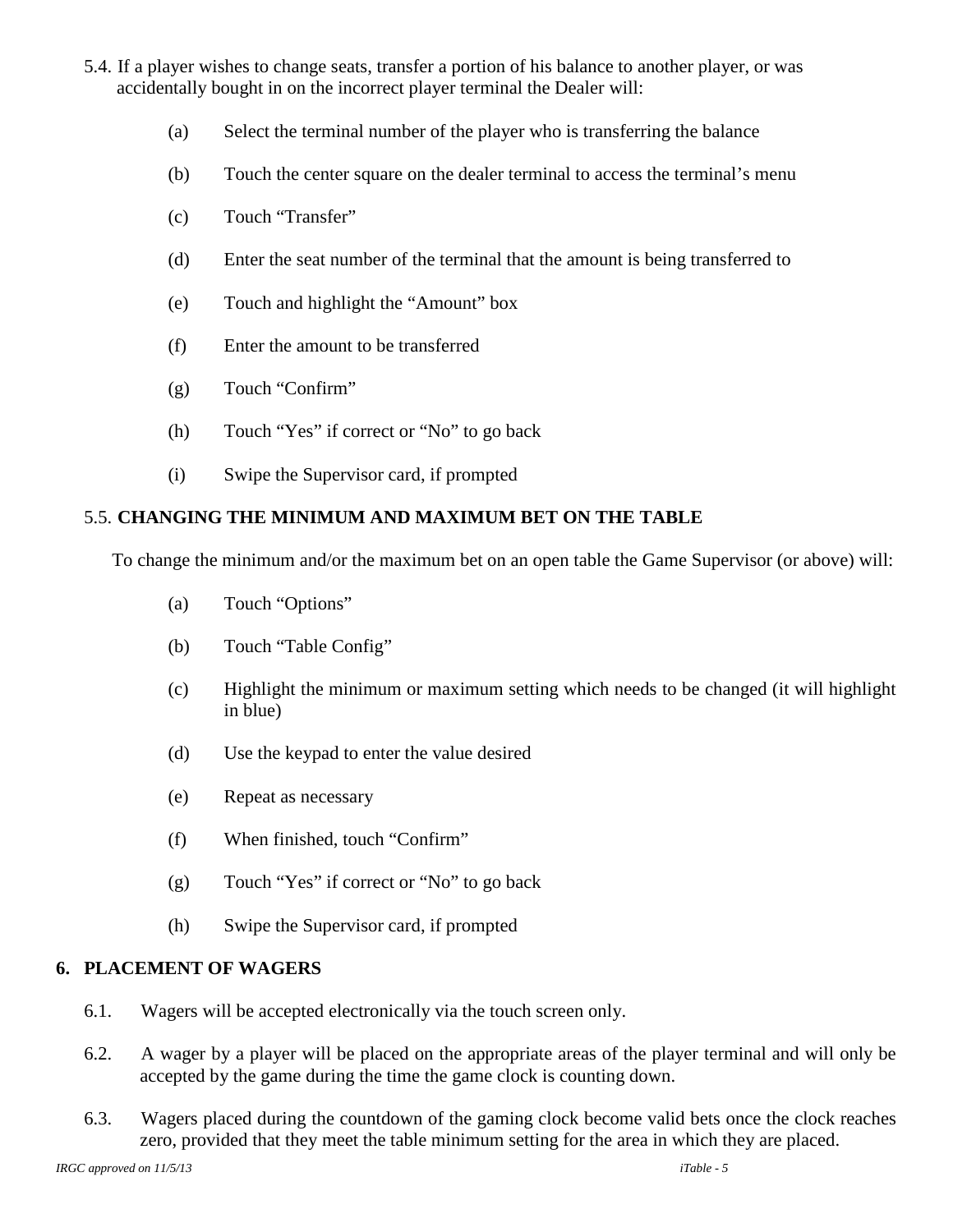- 6.4. Any placed wager, which does not meet the table minimum setting once the game clock reaches zero, is returned to the player's balance and is not eligible for action, regardless of result.
- 6.5. Wagers may be made on the following Roulette betting areas:
	- 6.5.1. Red/Black, paying 1 to 1
	- 6.5.2. Odd/Even, paying 1 to 1
	- 6.5.3. High/Low, paying 1 to 1
	- 6.5.4.  $1^{st}$ ,  $2^{nd}$ , and  $3^{rd}$  12, paying 2 to 1
	- 6.5.5.  $1<sup>st</sup>$ ,  $2<sup>nd</sup>$ , and  $3<sup>rd</sup>$  columns, paying 2 to 1
	- 6.5.6. Double Street (6 numbers), paying 5 to 1
	- 6.5.7. 5 Number bet, paying 6 to 1
	- 6.5.8. Corner bet (4 numbers), paying 8 to 1
	- 6.5.9. Street bet (3 numbers), paying 11 to 1
	- 6.5.10. Split bet (2 numbers), paying 17 to 1
	- 6.5.11. Straight bet (1 number), paying 35 to 1
- 6.6. A Roulette wager placed by a player will:
	- 6.6.1. Win if the result of the wheel or apparatus coincides with the location of any wager(s) made by the player: or
	- 6.6.2. Lose if the result of the wheel or apparatus does not coincide with the location of any wager(s) made by the player.
	- 6.6.3. It is common for players to experience both winning and losing wagers within one spin; the Player Terminal handles all wagers at once when the dealer confirms the result.
	- 6.6.4. At the discretion of a Game Supervisor, a player may wager on more than one betting area at the Roulette table provided there are sufficient seats at tables with equivalent limits operating in the casino to accommodate patron demand.
	- 6.6.5. A Game Supervisor may limit a player to wagering on only one betting area at their discretion.